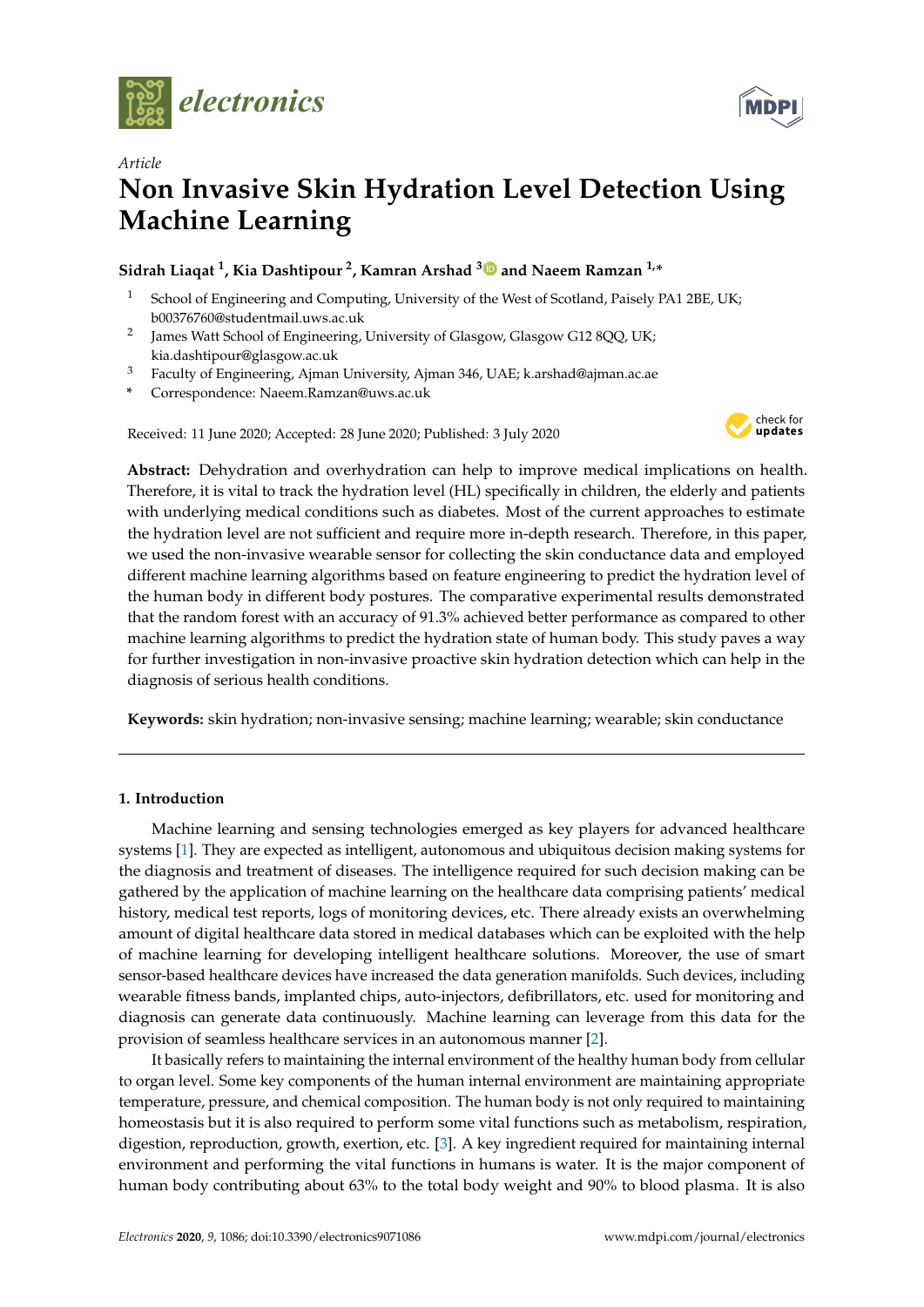a well-established fact that both dehydration and over-hydration both can disturb the equilibrium of the human body which can result in mild to severe medical implications [4–6].

The World Health Organisation estimated that nearly 4 billion cases of diarrhea exist around the world. Dehydration can cause death in kids and the elderly. Therefore, it is vital to maintain appropriate hydration level is important for those people who suffer from diseases, children and elderly people as dehydration can cause an additional problems for them [4,5,7]. It is, therefore, crucial to maintaining an appropriate hydration level in the human body. Dehydration may cause urological, a metabolic, neurological disorder, gastrointestinal or weakness, and overhydration may cause edema, hyponatremia, etc. [1].

Recent studies show much interest in hydration monitoring tools, but most of them rely on manual entry by the user, for the water intake, in a mobile app. Some other recent studies are introducing bottle mount recorders to log the water intake [8,9]. An oral rehydration treatment (water with salt and sugar especially sodium and potassium) is given to treat dehydration [2]. Hydration Level is a significant factor in our daily life to avoid the attack of diseases and to perform daily doings, so its regulation is very important. To handle early diagnosis and frequent identification of hydration level is significant. In a recent study, it is found that even mild dehydration can result in a deficiency in visual and working memory and it can also affect the executive functions in healthy young women [2].

Some commonly discussed signs or parameters in the literature for the hydration level detection include Dry Mucous Membrane, dry axilla, tachycardia, poor skin turgor, urine color, urine specific gravity, low systolic blood pressure, blood urea nitrogen to creatinine ratio, total body water, saliva flow rate, saliva osmolality, plasma or serum osmolality, and bio-electrical impedance [10–13]. There are some bottlenecks associated with the use of each of these parameters or biomarkers. For example, most of them involve invasive methods and require a clinical arrangement for data collection, while some involve biochemical analysis of some serum or fluid. Because of such limitation, it is not feasible to use them in some wearable non-invasive monitoring and diagnosis solution for the hydration detection. From the parameters mentioned above, bio-electrical impedance analysis (BIA) is a non-invasive method in which a light current is passed through the body and resistance faced by the current is measured. This resistance to current is used as a measure of fat mass and fat-free mass, and total body water [14,15]. Conventional methods of the BIA measurement are complex and require special equipment not suitable for the continuous monitoring. However, BIA methodology provides a proof of concept that there exists a basic correlation between the electric resistance of the body and the water content in it. Depending on the water contents in the body human body resistance can vary between a few ohms and thousands of ohms. A separate study [16] shows that more than 99% of the resistance is faced at the skin level. Taking inspiration from BIA, we have gathered data of galvanic skin response (GSR) and developed a solution for the detection of hydration level based on the GSR. GSR is basically the measure of skin conductance which is just the reciprocal of the skin resistance, measured using Electrodermal Activity (EDA). EDA sensor basically used to study the sympathetic behaviour in humans. However, it works on the same principle of passing light current form the human body at skin level. Hence the GSR data collected from EDA sensor is then exploited with machine learning to detect the hydration level. However, the BIA is a complex method which cannot be used for monitoring and it is only limited for an indirect measure of hydration level (HL). In the field of computer vision and many other applications deep neural network provides impressive result [17–19]. Convolutional features give excellence in accuracy and real-time speed [20–24]. Globally wearable and user-centric devices have been increased in number significantly. For analysis of collected data, accurate prediction, and detection of health problems, efficiency and benefits of wirelessly connected devices can be used. As overhydration and dehydration both can lead to death and illness, therefore, this research aims hydration level monitoring. The main contribution of this study is the development of machine learning algorithms model to predict the HL in human posture using GSR data. Therefore, there is a set of features selected and extracted and machine learning algorithms applied to give better performance for HL estimation. There are an extensive set of experiments have been carried out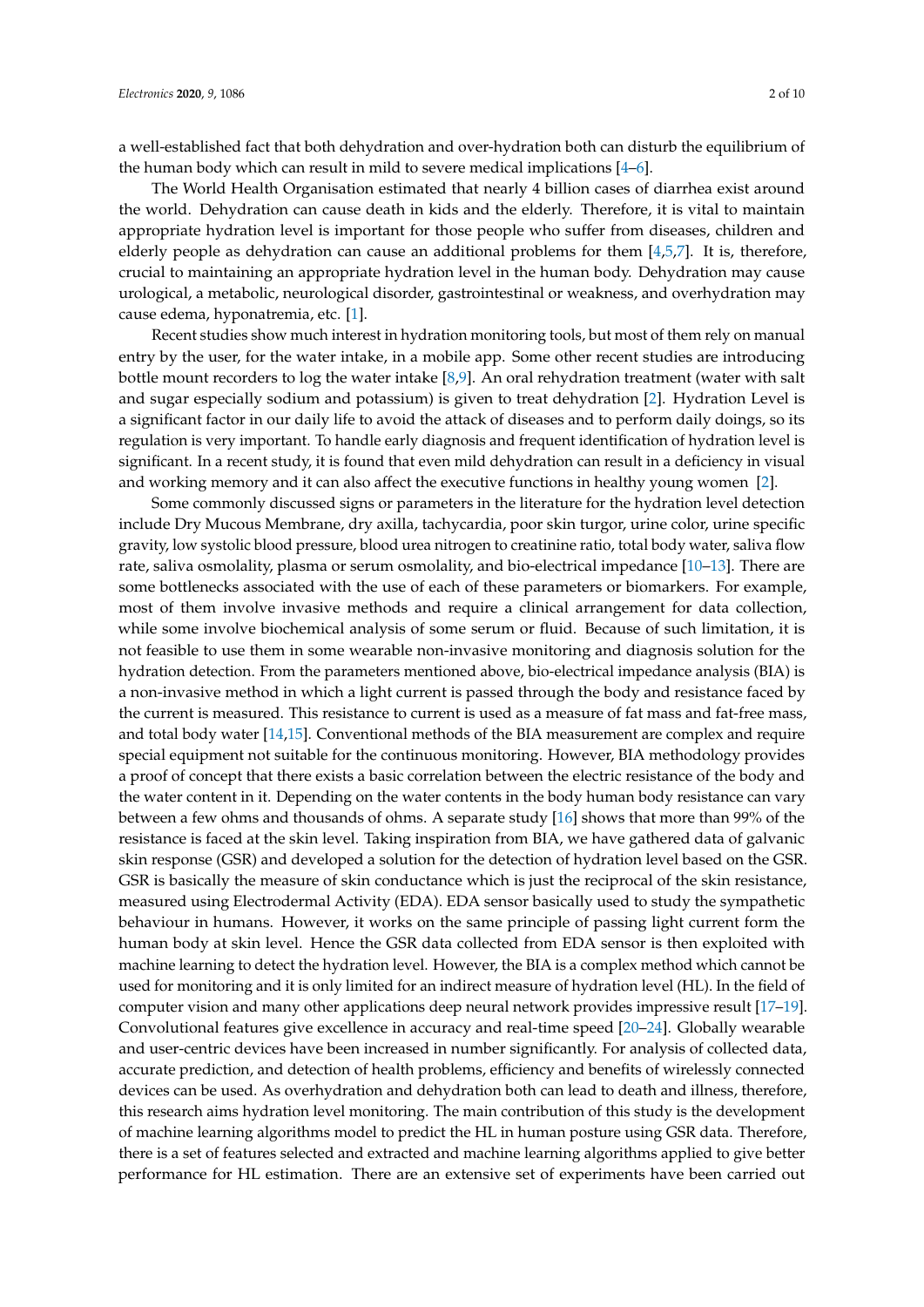in order to find a best set a machine learning algorithm. It is worth mentioning that eight machine learning algorithms have been developed to find the best performance of the selected features. The rest of the paper is organized as follows: Section 2 describes the methodology, while Section 3 explains the experimental results and finally, Section 4 concludes the paper.

## **2. Methodology**

## *2.1. Data Pre-Processing*

Data is collected from five subjects in this research. Data of subjects are collected in two scenarios classified as hydrated and dehydrated. Moreover, data is also categorized based on physical postures sitting, standing and lay down. Data is recorded at a resolution of 16 bits in samples of 5 min to 15 min and the sampling rate is 1 MHz (maximum precision position on the BITalino Kit).

The electrodermal activity GSR data used in this study is collected from five individuals after obtaining ethical approval using the EDA sensor available on the BITalino Kit [25,26]. In particular, when the data is collected from the participants after the fasting of at least ten hours, it is labeled as dehydrated. Whereas data collected when the participant has been drinking water frequently and has had drank water within one hour before the data collection is labeled as hydrated. Therefore, the data used is for these two states (hydrated and dehydrated). Another aspect considered here is the impact of body posture on the electrodermal activity because it varies with body movements and change in body postures. Hence, it is also important to identify the body posture, for which the EDA data collected, can help to achieve better accuracy for hydration level detection. In this study, therefore, hydrated and dehydrated state data is collected in two common body postures of sitting and standing. For a posture independent study, on the other hand, hydrated and dehydrated state data collected in both postures is combined and fed to a model that is unaware of the body posture. Table 1 shows the example of GSR data and shows posture, state and several samples collected per window.

| Posture | <b>State</b>       | <b>Number of Sample Per Window Size</b> |     |     |  |  |  |
|---------|--------------------|-----------------------------------------|-----|-----|--|--|--|
|         | Hydrated 250       |                                         | 230 | 210 |  |  |  |
| Stand   | Dehydrated 240     |                                         | 220 | 200 |  |  |  |
| Sit     | Hydrated 230       |                                         | 222 | 218 |  |  |  |
|         | Dehydrated 219 202 |                                         |     | 200 |  |  |  |

**Table 1.** Data samples of GSR.

BITalino kit used here basically measures skin's conductance level in  $\mu$ S and it is denoted as G. R represents skin resistance measured in M  $\Omega$ . It is just the reciprocal of skin resistance calculated as follows:

$$
R = A - 1/2^n \tag{1}
$$

$$
G = 1/R \tag{2}
$$

where *A* is analogue to digitally converted value of the electric signal of the data collection channel BITalino at resolution *n*, while *n* represents the number of bits used to store digital output after conversion from analogue signal. Here data is collected using a resolution of 16 bits on BITalino kit channel. Key steps of the methodology used for the development of hydration level detection model is shown in Figure 1.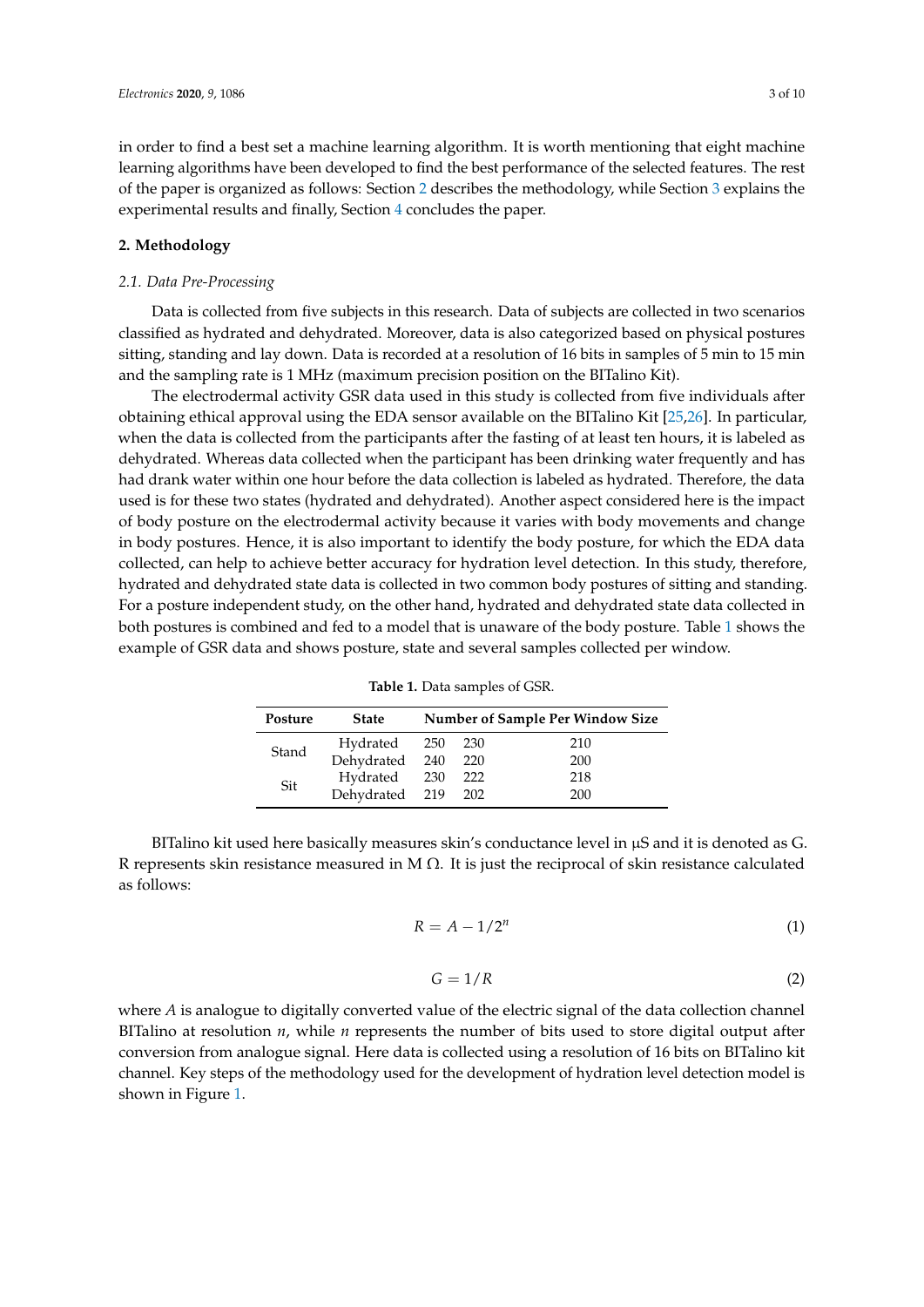

**Figure 1.** Proposed framework overview: non-invasive skin hydration level detection using machine learning.

#### *2.2. Feature Selection*

The feature space F used in this study comprises the following features:

After selection of features the identification of the right combination of features that can generate the best accuracy for the detection of hydration level is an important task. For a single posture-based data set (e.g., for the sitting and standing posture), the total number of combinations of features are tried and evaluated are

$$
(2F - 1)
$$
 (3)

where *f* is the number of features in the feature space.

#### *2.3. Machine Learning*

Machine learning has many classifiers which are divided into two categories (1) Supervised learning: used the label for data and identify important features in data (2) Unsupervised learning: is a clustering algorithm, unlabelled data. Specifically, supervised machine learning consists of two main categories (1) Regression algorithm which is used for continuous values in data (2) Classification an algorithm that is used for categorical values in data [27–29].

In this study, supervised machine learning is used because the hydration level of individual is under the label of states. The model is trained with GSR data for hydration and dehydration state. In this paper, eight supervised classifiers have been used on collected data in different postures. Those classifiers are logistic regression (LR), random forest (RF), K-Nearest Neighbour (KNN), Naïve bayes (NB), decision tree (DT), linear discriminant analysis (LDA), Ada boost classifier (ABC) and quadratic discriminant analysis (QDA). All the machine learning algorithms are tested on data and trained with all aforementioned extracted features. In this experiment, 70% of data is a training set and 30% is testing data of the model. Later, three-fold cross-validation is applied to training data, in which model is tuned for one data set and the remaining two data set is used for model training. This process repeated three times. The main purpose of using cross-validation is to identify the model which is not only accurate but also persistent in its performance. This shows that the model is not inclined towards some parameter values, it performs well for all new coming data sets. The selection of data depends on problem nature and selection of algorithms. Performance evaluation of classifier is calculated as follows:

$$
Precision = \frac{TP}{TP + FP}
$$
\n(4)

$$
Recall = \frac{TP}{TP + FN}
$$
\n<sup>(5)</sup>

$$
F\_measure = 2 * \frac{Precision * Recall}{Precision + Recall}
$$
\n(6)

$$
Accuracy = \frac{TP + TN}{TP + TN + FP + FN}
$$
 (7)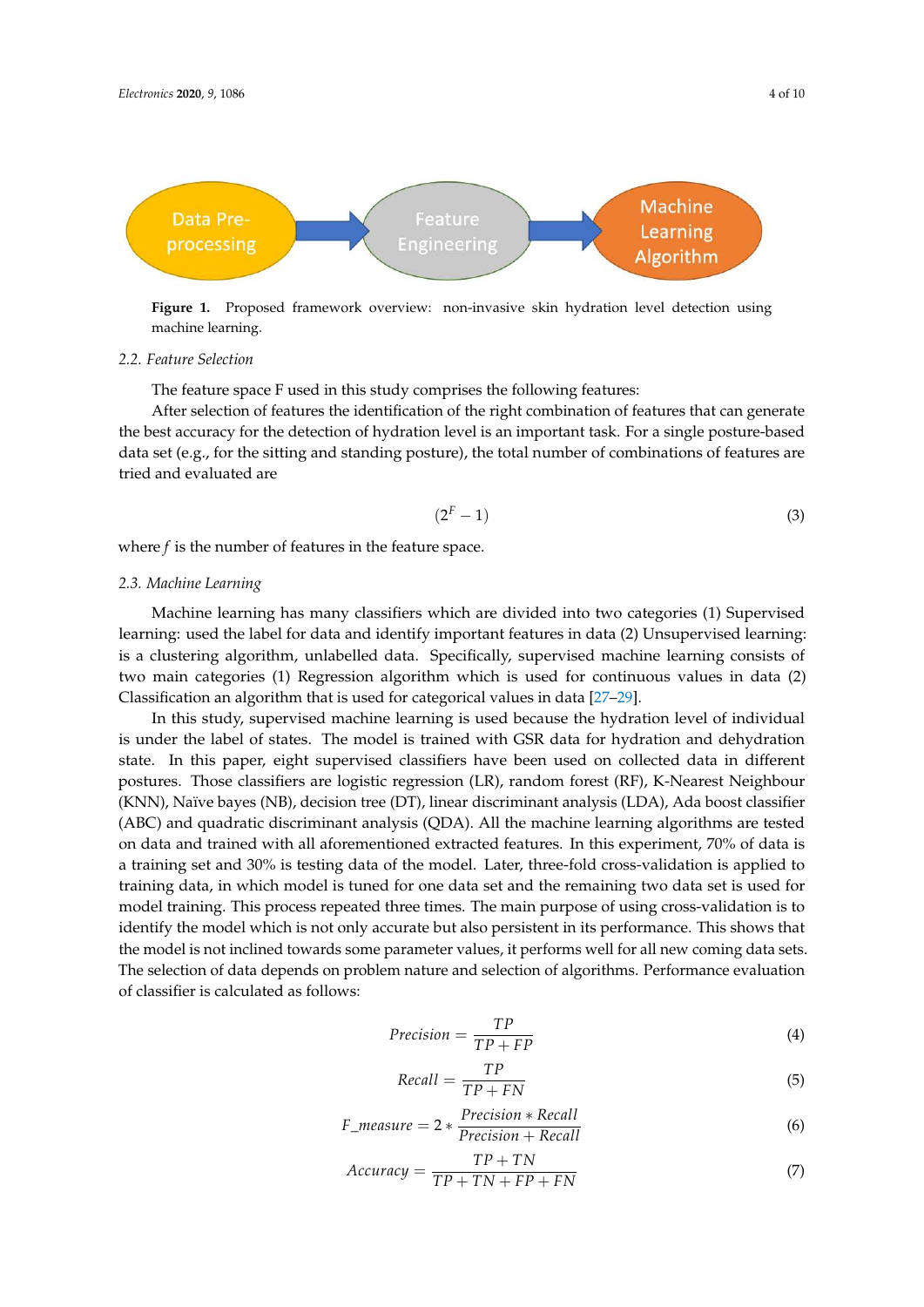where *TP* represents, *TN*, *FP*, and *FN* represent true positive, true negative, false positive, and false negative respectively. where *TP* is a true positive rate, is known as sensitivity, and represent the detection rate of the correct number of dehydrated cases, labeled as true positive cases *TP*, with respect to the sum of true positive, and false negative cases *FN*. False negative cases are actually dehydrated cases but they are detected as hydrated cases. Similarly true negative cases *TN* are the hydrated cases detected correctly and false positive cases *FP* are the hydrated cases but they are detected as dehydrated ones, whereas *TN* is a true negative rate, also called specificity, and it is the measure of the detection of the correct number of hydrated cases *TN*, with respect to the sum of the true negative *TN*, and false positive cases *FP*. Here, the overall accuracy (%), also called the correct classification rate (CR).

## **3. Experimental Results**

Table 1 shows the results for different machine learning algorithms for skin hydration. The results are generated by using python 3.8 version, using different features such as mean, standard deviation, square root, percentile, minimum, kurtosis and skewness. These results are calculated from the data of skin hydration which is collected via a non-invasive method.

Table 2 shows the experimental results of machine learning for individual features. The experimental results show that the Random forest achieve better performance as compared to other algorithms. In addition, the Naïve Bayes achieved the lowest performance. It should be noted that the means presented as M, standard deviation as SD, square root as SR, percentile as P, kurtosis as K, skew as S.

|  |  | Table 2. Selected Features. |
|--|--|-----------------------------|
|--|--|-----------------------------|



Table 3 demonstrates that the experimental results of machine learning for feature combination. The experimental results show that the Random forest achieve better performance as compared to other algorithms. In addition, the Naïve Bayes achieved lowest performance. It should be noted that the means presented as M, standard deviation as SD, square root as SR, percentile as P, kurtosis as K, skew as S. The machine learning performance based on the selection of right features to perform the task. The simple feature selection proves can improve the computational cost and performance of machine learning, which is also important for real-time health-care models. In this study, the performance of every single feature is evaluated. It was observed that, the combination of features such as mean, standard deviation, square root, percentile, minimum, kurtosis and skewness achieved better performance as compared to single feature selection. The maximum accuracy obtained by a simple algorithm such as decision tree 91.47%.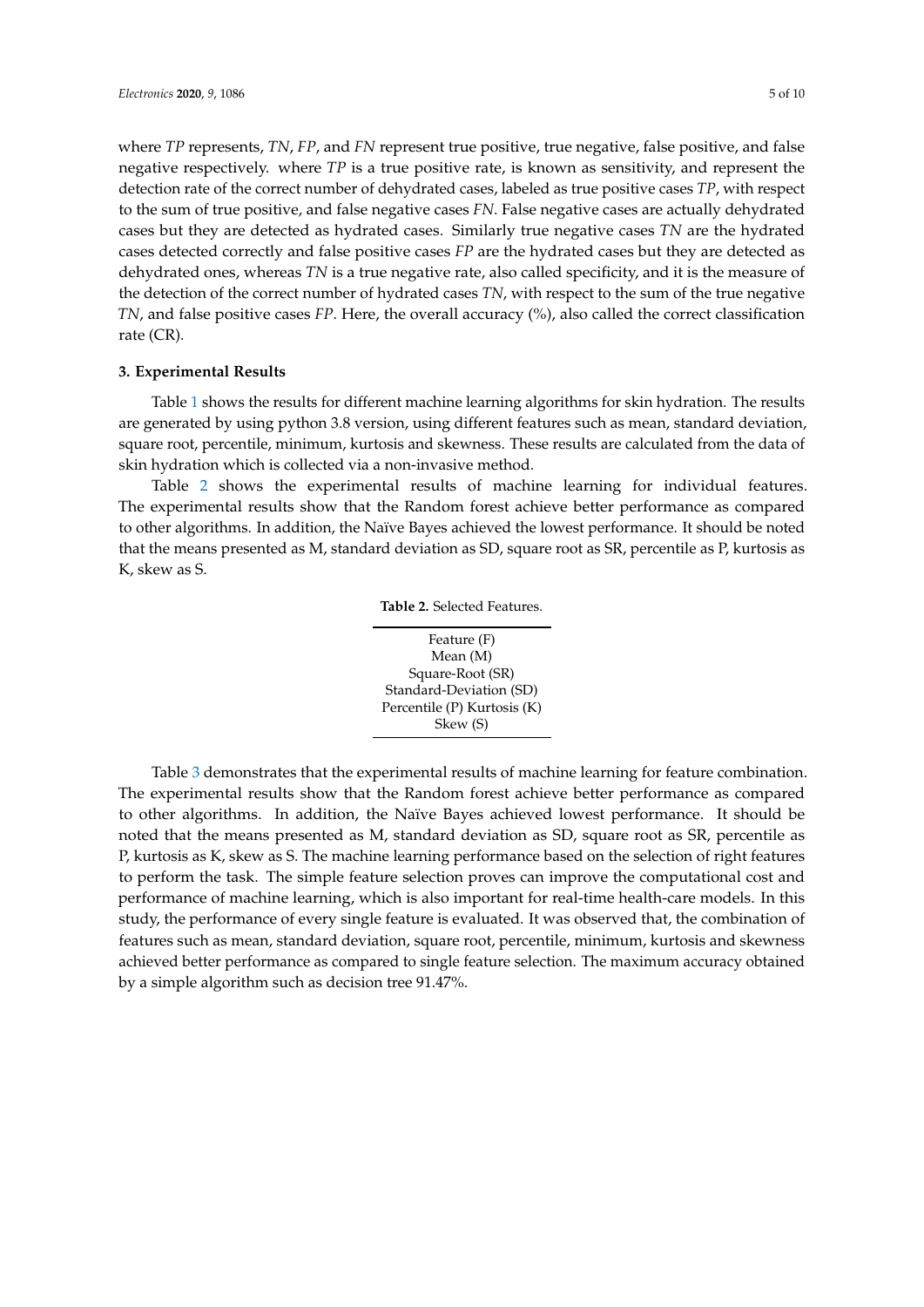| Classifier                      | Features    | Accuracy | Precision | Recall    | F1-Score |
|---------------------------------|-------------|----------|-----------|-----------|----------|
|                                 | $\mathbf M$ | 65.19%   | 0.65      | 0.65      | 0.65     |
|                                 | ${\rm SD}$  | 65.19%   | 0.65      | 0.65      | 0.65     |
|                                 | ${\rm SR}$  | 65.19%   | 0.65      | 0.65      | 0.65     |
| Logistic regression             | ${\bf P}$   | 65.19%   | 0.65      | 0.65      | 0.65     |
|                                 | $\rm K$     | 65.19%   | 0.65      | 0.65      | 0.65     |
|                                 | S           | 65.19%   | 0.65      | 0.65      | 0.65     |
|                                 | $\mathbf M$ | 91.64%   | 0.93      | 0.92      | 0.92     |
|                                 | SD          | 91.64%   | 0.93      | 0.92      | 0.92     |
|                                 | ${\rm SR}$  | 91.64%   | 0.93      | 0.92      | 0.92     |
| Random Forest                   | ${\bf P}$   | 91.64%   | 0.93      | 0.92      | 0.92     |
|                                 | К           | 91.64%   | 0.93      | 0.92      | 0.92     |
|                                 | $\mathbf S$ | 91.64%   | 0.93      | 0.92      | 0.92     |
|                                 | M           | 75.84%   | 0.76      | 0.76      | 0.76     |
|                                 | ${\rm SD}$  | 75.84%   | 0.76      | 0.76      | 0.76     |
|                                 | ${\rm SR}$  | 75.84%   | 0.76      | 0.76      | 0.76     |
| <b>KNN</b>                      | ${\bf P}$   | 75.84%   | 0.76      | 0.76      | 0.76     |
|                                 | К           | 75.84%   | 0.76      | 0.76      | 0.76     |
|                                 | $\mathbf S$ | 75.84%   | 0.76      | 0.76      | 0.76     |
|                                 | $\mathbf M$ | 54.14%   | 0.54      | 0.54      | 0.54     |
|                                 | ${\rm SD}$  | 54.14%   | 0.54      | 0.54      | 0.54     |
|                                 | ${\sf SR}$  | 54.14%   | 0.54      | 0.54      | 0.54     |
| Naive Bayes                     | ${\bf P}$   | 54.14%   | 0.54      | 0.54      | 0.54     |
|                                 | $\rm K$     | 54.14%   | 0.54      | 0.54      | 0.54     |
|                                 | S           | 54.14%   | 0.54      | 0.54      | 0.54     |
|                                 | $\mathbf M$ | 91.70%   | 0.92      | 0.92      | 0.92     |
|                                 | SD          | 91.68%   | 0.92      | 0.92      | 0.92     |
|                                 | ${\sf SR}$  | 89.98%   | 0.9       | 0.9       | 0.9      |
| Decision Tree                   | ${\bf P}$   | 95.83%   | 0.96      | 0.96      | 0.96     |
|                                 | $\rm K$     | 90.04%   | 0.9       | 0.9       | 0.9      |
|                                 | S           | 91.68%   | 0.92      | 0.92      | 0.92     |
|                                 | M           | 80.36%   | 0.81      | 0.8       | 0.8      |
|                                 | ${\rm SD}$  | 80.36%   | 0.81      | $\rm 0.8$ | $0.8\,$  |
|                                 | ${\sf SR}$  | 80.36%   | $0.81\,$  | $0.8\,$   | $0.8\,$  |
| Linear Discriminant Analysis    | ${\bf P}$   | 80.36%   | $0.81\,$  | $0.8\,$   | $0.8\,$  |
|                                 | $\rm K$     | 80.36%   | $0.81\,$  | $0.8\,$   | $0.8\,$  |
|                                 | $\mathbf S$ | 80.36%   | 0.81      | 0.8       | 0.8      |
|                                 | $\mathbf M$ | 89.86%   | 0.9       | 0.9       | 0.9      |
|                                 | SD          | 89.86%   | 0.9       | 0.9       | 0.9      |
|                                 | ${\sf SR}$  | 89.86%   | 0.9       | 0.9       | 0.9      |
| Ada Boost Classifier            | $\mathbf P$ | 89.86%   | 0.9       | 0.9       | 0.9      |
|                                 | K           | 89.86%   | 0.9       | 0.9       | 0.9      |
|                                 | $\mathbf S$ | 89.86%   | 0.9       | 0.9       | 0.9      |
|                                 | M           | 72.78%   | 0.73      | 0.73      | 0.73     |
|                                 | ${\rm SD}$  | 72.78%   | 0.73      | 0.73      | 0.73     |
|                                 | ${\sf SR}$  | 72.78%   | 0.73      | 0.73      | 0.73     |
| Quadratic Discriminant Analysis | P           | 72.78%   | 0.73      | 0.73      | 0.73     |
|                                 | K           | 72.78%   | 0.73      | 0.73      | 0.73     |
|                                 | $\mathbf S$ | 72.78%   | 0.73      | 0.73      | 0.73     |

**Table 3.** Summary of ML results for individual features.

Figure 2 indicates that all classifiers show the same value for all features except the Decision Tree. DT has achieved a maximum value of accuracy when percentile feature is taken, also it has variable accuracy for all features.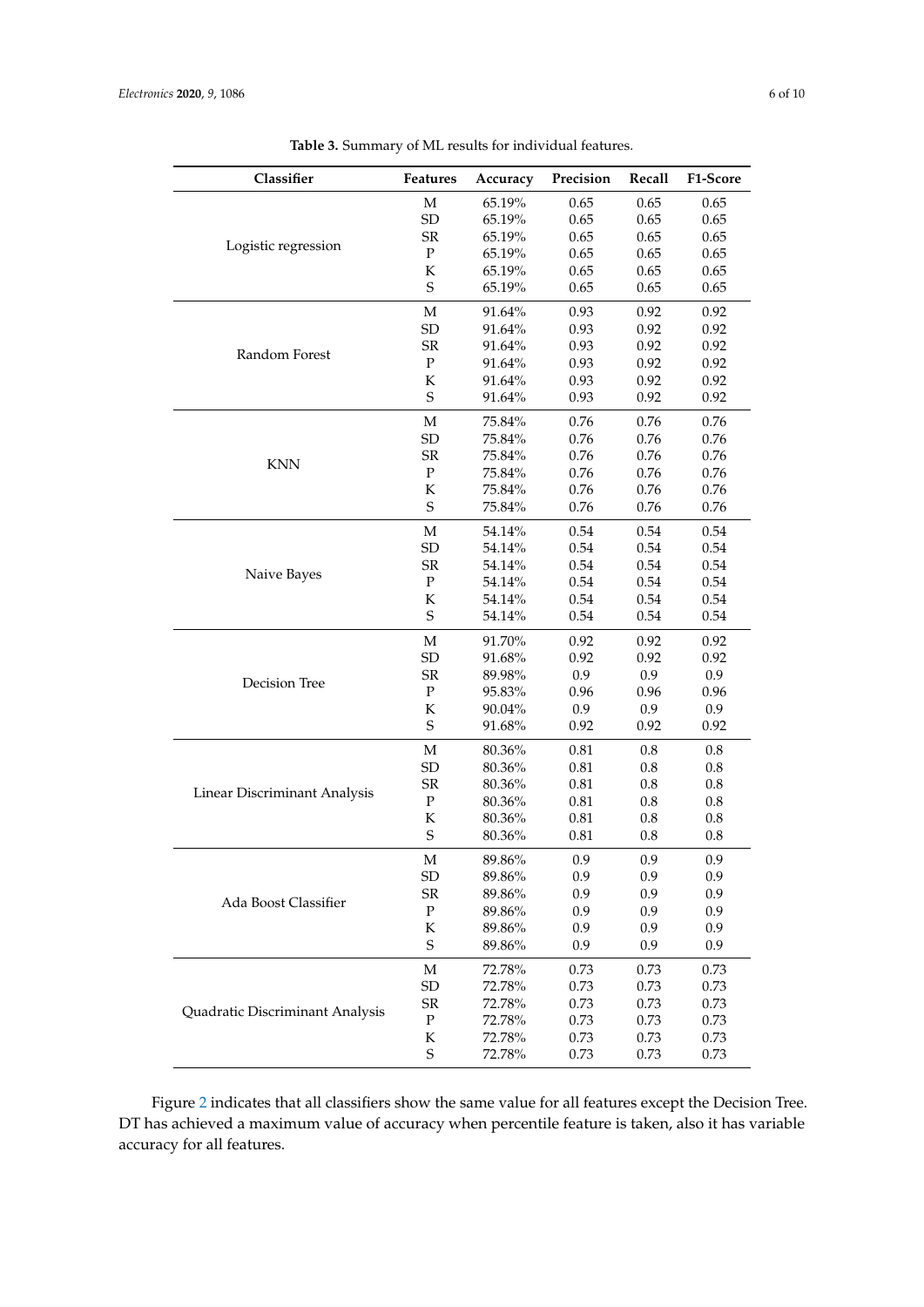

**Figure 2.** Experimental results for features.

Figure 3 represents each classifier tuned with combined features. Every bar of each classifier shows the variation in an accuracy. The DT shows better performance among all other classifiers. The DT classifier considers all possible results of the decision and traces each trail to a conclusion.



**Figure 3.** Experimental results for feature combination.

Table 4 shows the confusion matrix for the best single feature and multiple feature combinations. The experimental results display that the decision tree with SD features and combination of all features achieved better performance. In addition, the sensitivity (TPR) and specificity (TNR) added to Table 5 for the best features. TPR, Sensitivity, is the percentage of persons with the disease who are correctly identified by the test. TNR, Specificity, is the percentage of persons without the disease who are correctly excluded by the test. Clinically, both TPR and TNR are important for confirming or excluding disease during screening. Best TNR (specificity) has 1 value and worst has 0 value. In medical diagnosis, TPR (sensitivity) is the ability to identify the patient with the disease and TNR (specificity) is the ability to identify those patients who do not have a disease. High sensitivity means that more patents with the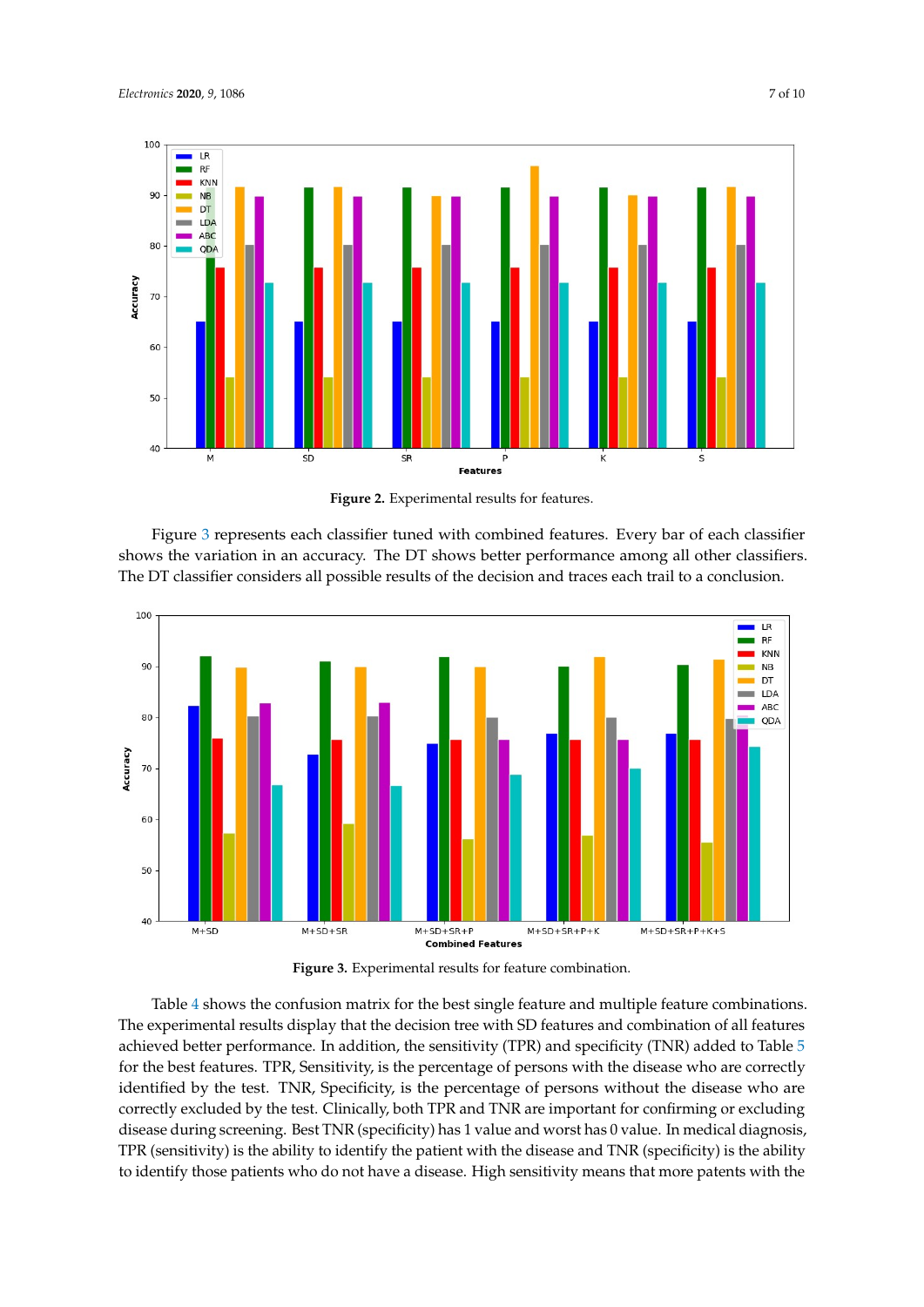disease were detected and fewer numbers with the disease go undetected. A high-specificity means that everyone who does not have the disease and will not generate false-positive results.

$$
Sensitivity(TPR) = TP/(TP + FN)
$$
\n(8)

$$
Specificity(TNR) = TN/(TN + FP)
$$
\n(9)

| Classifiers                     | <b>Features</b>    | Accuracy | Precision | Recall  | F1-Score |
|---------------------------------|--------------------|----------|-----------|---------|----------|
|                                 | SD, M              | 82.39%   | 0.82      | 0.82    | 0.82     |
|                                 | M, SD, SR          | 72.84%   | 0.73      | 0.73    | 0.73     |
|                                 | M, SD, SR, P       | 74.997   | 0.75      | 0.75    | 0.75     |
| Logistic regression             | M, SD, SR, K       | 76.96%   | 0.77      | 0.77    | 0.77     |
|                                 | M, SD, SR, K, S    | 76.96%   | 0.77      | 0.77    | 0.77     |
|                                 | M, SD              | 92.05%   | 0.92      | 0.92    | 0.92     |
|                                 | M, SD, SR          | 91.06%   | 0.92      | 0.91    | 0.91     |
|                                 | M, SD, SR, P       | 91.96%   | 0.93      | 0.92    | 0.92     |
| Random Forest                   | M, SD, SR, P, K    | 90.04%   | 0.91      | 0.9     | 0.9      |
|                                 | M, SD, SR, P, K, S | 90.28%   | 0.91      | 0.9     | 0.9      |
|                                 | M, SD              | 75.96%   | 0.76      | 0.76    | 0.76     |
|                                 | M, SD, SR          | 75.71%   | 0.76      | 0.76    | 0.76     |
|                                 | M, SD, SR, P       | 75.71%   | 0.76      | 0.76    | 0.76     |
| <b>KNN</b>                      | M, SD, SR, P, K    | 75.70%   | 0.76      | 0.76    | 0.76     |
|                                 | M, SD, SR, P, K, S | 75.70%   | 0.76      | 0.76    | 0.76     |
|                                 | M, SD              | 57.352   | 0.57      | 0.57    | 0.57     |
|                                 | M, SD, SR          | 59.17%   | 0.59      | 0.59    | 0.59     |
|                                 | M, SD, SR, P       | 56.19%   | 0.56      | 0.56    | 0.56     |
| Naie Bayes                      | M, SD, SR, P, K    | 56.991%  | 0.57      | 0.57    | 0.57     |
|                                 | M, SD, SR, P, K, S | 55.601%  | 0.56      | 0.56    | 0.56     |
|                                 | M, SD              | 89.82%   | 0.9       | 0.9     | 0.9      |
|                                 | M, SD, SR          | 89.92%   | 0.9       | 0.9     | 0.9      |
|                                 | M, SD, SR, P       | 89.93%   | 0.88      | 0.88    | 0.88     |
| Decision Tree                   | M, SD, SR, P, K    | 91.93%   | 0.92      | 0.92    | 0.92     |
|                                 | M, SD, SR, P, K, S | 91.47%   | 0.92      | 0.92    | 0.92     |
|                                 | M, SD              | 80.36%   | 0.81      | 0.8     | 0.8      |
|                                 | M, SD, SR          | 80.36%   | $0.81\,$  | $0.8\,$ | $0.8\,$  |
|                                 | M, SD, SR, P       | 80.13%   | 0.8       | 0.8     | 0.8      |
| Linear Discriminant Analysis    | M, SD, SR, P, K    | 80.13%   | 0.8       | 0.8     | $0.8\,$  |
|                                 | M, SD, SR, P, K, S | 79.78%   | 0.8       | 0.8     | $0.8\,$  |
|                                 | M, SD              | 82.88%   | 0.83      | 0.83    | 0.83     |
|                                 | M, SD, SR          | 82.98%   | 0.83      | 0.83    | 0.83     |
|                                 | M, SD, SR, P       | 75.67%   | 0.76      | 0.76    | 0.76     |
| Ada Boost Classifier            | M, SD, SR, P, K    | 75.67%   | 0.76      | 0.76    | 0.76     |
|                                 | M, SD, SR, P, K, S | 80.40%   | $0.8\,$   | $0.8\,$ | $0.8\,$  |
|                                 | M, SD              | 66.79%   | 0.67      | 0.67    | 0.67     |
|                                 | M, SD, SR          | 66.65%   | 0.66      | 0.66    | 0.66     |
|                                 | M, SD, SR, P       | 68.78%   | 0.69      | 0.69    | 0.69     |
| Quadratic Discriminant Analysis | M, SD, SR, P, K    | 70.09%   | 0.7       | 0.7     | 0.7      |
|                                 | M, SD, SR, P, K, S | 74.37%   | 0.75      | 0.74    | 0.74     |

**Table 4.** Summary of ML results for combination features.

|  | <b>Table 5.</b> Best confusion matrix for feature. |  |  |
|--|----------------------------------------------------|--|--|
|--|----------------------------------------------------|--|--|

| <b>Confusion Matrix</b>            | тр | FР | TN.                        | FN - | TPR  | TNR  |
|------------------------------------|----|----|----------------------------|------|------|------|
| Decision Tree (SD)                 |    |    | 11.684 618 11.409 391 0.96 |      |      | 0.94 |
| Decision Tree (M, SD, SR, P, K, S) |    |    | 11,746 1618 10,409 329     |      | 0.97 | 0.87 |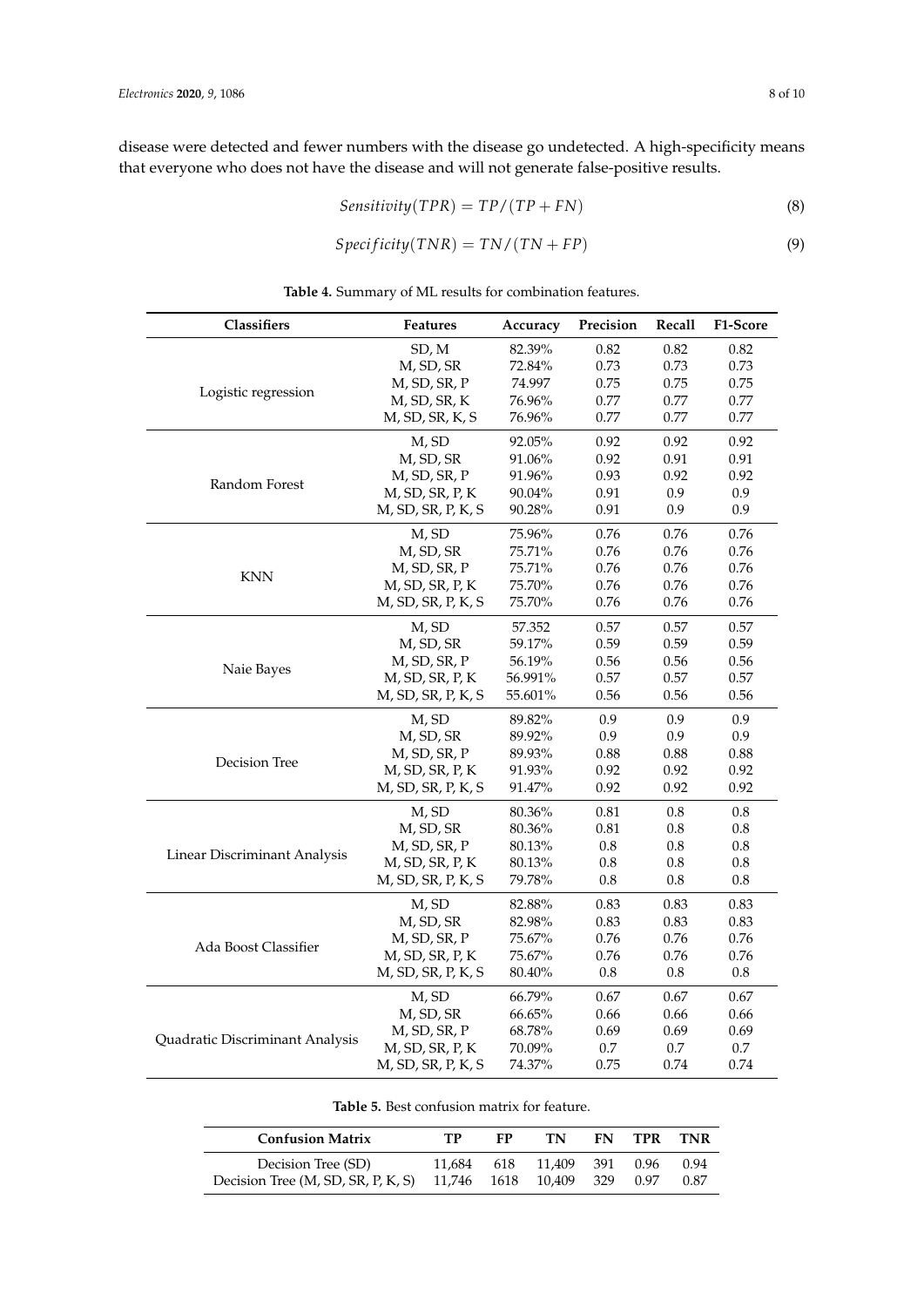## **4. Conclusions**

Machine learning is now being used in the healthcare units for diagnosis and treatment. In this paper it is emphasized how different classifiers of machine learning are being used in the detection of the hydration level of the individual. It includes the collection of data through EDA for the modelling of classifiers. The data is collected for hydrated and dehydrated state of the body and different features are extracted and all classifiers are tuned and train on them for the detection of hydration level. On the basis of accuracy 91.3% it is found that random forest classifier is best of all other classifiers on a defined extracted features. As part of the future research direction, we plan to use deep learning classifiers such as convolutional neural network and long short-term memory to improve the performance of the approach.

**Author Contributions:** Conceptualization, S.L. and N.R.; Methodology, S.L. and K.D.; Software, S.L. and K.D.; Validation, S.L. and K.D.; Formal Analysis, S.L. and K.D.; Investigation, S.L., K.D. and N.R.; Resources, S.L., K.D., N.R. and K.A.; Writing-Original Draft Preparation, S.L., K.D., N.R. and K.A.; Writing-Review and Editing, K.D., K.A., N.R. and K.A.; Visualization, S.L. and K.D.; Supervision, N.R.; Project Administration, S.L.; Funding Acquisition, K.A. and N.R. All authors have read and agreed to the published version of the manuscript.

**Funding:** This work is supported in part by the Ajman University Internal Research Grant.

**Acknowledgments:** The author would like to thank the University of West Scotland for funding of Sidrah Liaqat. The work is supported in part by the Ajman University Internal Research Grant.

**Conflicts of Interest:** The authors declare no conflict of interest.

## **References**

- 1. Sagner, M.; McNeil, A.; Puska, P.; Auffray, C.; Price, N.D.; Hood, L.; Lavie, C.J.; Han, Z.G.; Chen, Z.; Brahmachari, S.K.; et al. The P4 health spectrum—A predictive, preventive, personalized and participatory continuum for promoting healthspan. *Prog. Cardiovasc. Dis.* **2017**, *59*, 506–521. [CrossRef]
- 2. Rizwan, A.; Zoha, A.; Zhang, R.; Ahmad, W.; Arshad, K.; Ali, N.A.; Alomainy, A.; Imran, M.A.; Abbasi, Q.H. A review on the role of nano-communication in future healthcare systems: A big data analytics perspective. *IEEE Access* **2018**, *6*, 41903–41920. [CrossRef]
- 3. Coniglio, M.A.; Fioriglio, C.; Laganà, P. Non-Intentionally Added Substances in PET-Bottled Mineral Water. *Eur. Food Res. Technol.* **2018**, *244*, 433–439.
- 4. Aristotelous, P.; Aphamis, G.; Sakkas, G.K.; Andreou, E.; Pantzaris, M.; Kyprianou, T.; Hadjigeorgiou, G.M.; Manconi, M.; Giannaki, C.D. Effects of controlled dehydration on sleep quality and quantity: A polysomnographic study in healthy young adults. *J. Sleep Res.* **2019**, *28*, e12662. [CrossRef] [PubMed]
- 5. Merhej, R. Dehydration and cognition: An understated relation. *Int. J. Health Gov.* **2019**. [CrossRef]
- 6. Kakade, S.S.; Jagadale, A.B. Development of system for estimation of Total Body Water (TBW), Fat Mass (FM), Fat Free Mass (FFM) using Bioimpedance analysis technique. In Proceedings of the 2016 International Conference on Communication and Signal Processing (ICCSP), Tamilnadu, India, 6–8 April 2016; pp. 0224–0226.
- 7. Pross, N. Effects of dehydration on brain functioning: A life-span perspective. *Ann. Nutr. Metab.* **2017**, *70*, 30–36. [CrossRef]
- 8. Howell, T.A.; Hadiwidjaja, A.; Tong, P.P.; Thomas, C.D.; Schrall, C. Method and Apparatus for Hydration Level of a Person. U.S. Patent 16/270,773, 8 February 2019.
- 9. Lee, N.E.; Lee, T.H.; Seo, D.H.; Kim, S.Y. A smart water bottle for new seniors: Internet of Things (IoT) and health care services. *Int. J. Bio-Sci. Bio-Technol.* **2015**, *7*, 305–314. [CrossRef]
- 10. Fortes, M.B.; Owen, J.A.; Raymond-Barker, P.; Bishop, C.; Elghenzai, S.; Oliver, S.J.; Walsh, N.P. Is this elderly patient dehydrated? Diagnostic accuracy of hydration assessment using physical signs, urine, and saliva markers. *J. Am. Med. Dir. Assoc.* **2015**, *16*, 221–228. [CrossRef]
- 11. Armstrong, L.E. Hydration assessment techniques. *Nutr. Rev.* **2005**, *63*, S40–S54. [CrossRef]
- 12. Garrett, D.C.; Rae, N.; Fletcher, J.R.; Zarnke, S.; Thorson, S.; Hogan, D.B.; Fear, E.C. Engineering approaches to assessing hydration status. *IEEE Rev. Biomed. Eng.* **2017**, *11*, 233–248. [CrossRef]
- 13. Armstrong, L.E. Assessing hydration status: The elusive gold standard. *J. Am. Coll. Nutr.* **2007**, *26*, 575S–584S. [CrossRef] [PubMed]